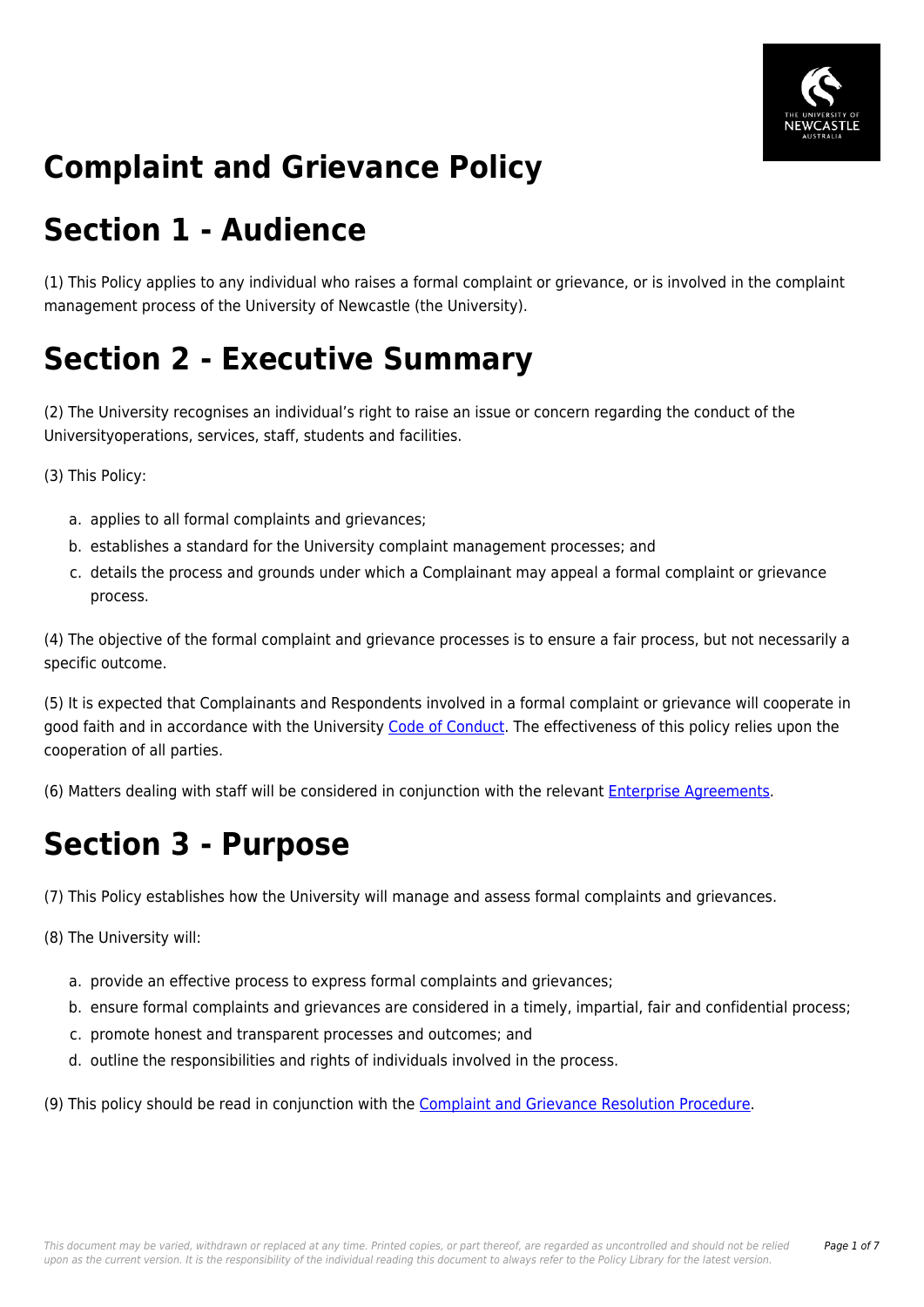# **Section 4 - Complainant Responsibilities**

(10) Complainants are required to review all information, resources and forms available on the University Complaint and Grievance webpage prior to lodging a formal complaint or grievance.

(11) Complainants, in the first instance, are encouraged to resolve minor issues or concerns informally and directly with the person or persons involved before lodging a formal complaint or grievance. This is appropriate in matters where the Complainant feels comfortable with making a direct approach, or where the issue or concern does not relate to allegations of misconduct or unlawful behavior.

(12) Complainants may seek independent advice and support regarding a formal complaint or grievance from:

- a. the Office of Student Advocacy for University students;
- b. a Human Resource Business Partner for University staff; or
- c. Legal & Compliance unit for members of the University community who are not current students or staff.

(13) University staff involved in the management of a formal complaint or grievance are to be treated with respect and courtesy by the Complainant.

(14) Complainants may withdraw formal complaints and grievances at any time during the process. The University reserves the right to continue managing a grievance if required to satisfy legal or regulatory obligations.

# **Section 5 - Formal Complaint and Grievance Policy Exclusions**

(15) The following matters will not be managed under this Policy and should be referred as outlined below:

- a. academic and non-academic misconduct matters will be referred to the [Student Conduct Rule](https://policies.newcastle.edu.au/document/view-current.php?id=34);
- b. research misconduct matters will be referred to the [Responsible Conduct of Research Policy](https://policies.newcastle.edu.au/document/view-current.php?id=66);
- c. sexually based assault and harassment reports will be referred to the [Sexually Based Assault or Harassment](https://policies.newcastle.edu.au/document/view-current.php?id=44) [Response Policy](https://policies.newcastle.edu.au/document/view-current.php?id=44);
- d. academic progression matters will be referred to the [Course Management and Assessment Procedure Manual;](https://policies.newcastle.edu.au/document/view-current.php?id=183) and
- e. any issue or concern that is being considered or relates to an existing University policy as determined by the Complaints and Compliance Officer.

(16) In the above cases the Complaint and Grievance Policy will only apply where the complaint is that the applicable policy or procedure has not been properly followed, or a concern has arisen as a direct and demonstrable result of an interpersonal conflict or prejudicial relationship.

### **Formal Complaints, Grievances and Appeals Which May be Declined or Dismissed**

(17) The University may decline to consider a formal complaint, grievance or appeal that:

- a. is lodged more than 12 months from the date the matter occurred;
- b. is lodged anonymously;
- c. is being factually assessed concurrently under another University process;
- d. has been assessed previously under a University process;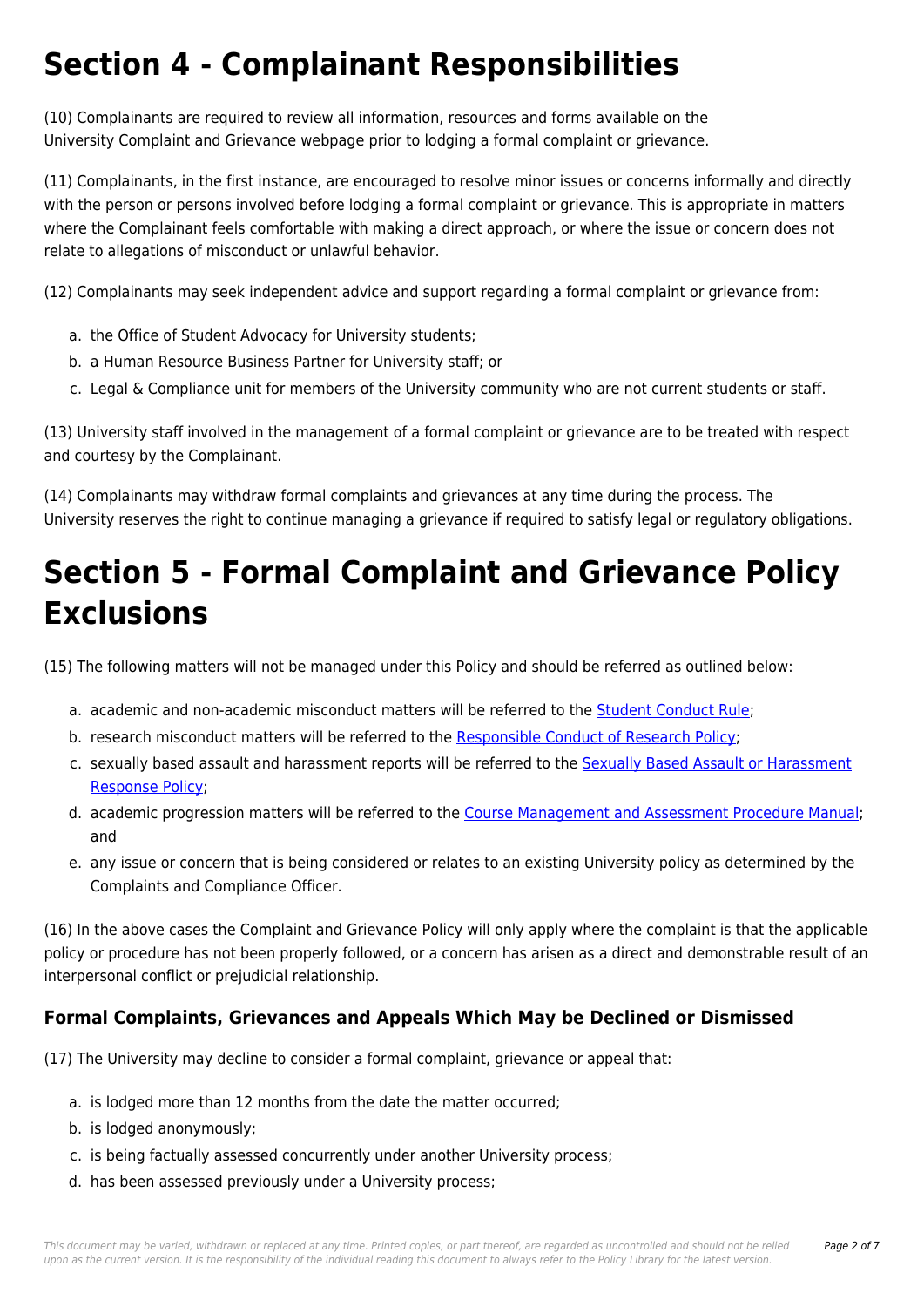- e. is or may become subject to legal proceedings; or
- f. is subject to an external review process.

(18) The University may dismiss a formal complaint, grievance or appeal that is considered to be:

- a. vexatious;
- b. frivolous or lacking in substance;
- c. not made in good faith; or
- d. a misconceived fact.

(19) The University may dismiss a formal complaint, grievance or appeal where the:

- a. complainant is deemed to be unreasonable; or
- b. complainant behaves in a rude, threatening or harassing manner.

(20) An unreasonable Complainant is defined by their behaviour which, because of the nature or frequency, may raise substantial health, safety, resource or equity issues for the parties to a formal complaint or grievance.

(21) Persistent, unreasonable or arbitrary Complainants or Respondents as described in Clauses 18 – 20, may be referred for disciplinary action as defined in the:

- a. [Student Conduct Rule](https://policies.newcastle.edu.au/document/view-current.php?id=34) for students; or
- b. the relevant **Enterprise Agreements** and policies for University Staff.

## **Section 6 - Confidentiality and Record Keeping**

(22) University staff receiving and managing formal complaints or grievances will keep appropriate, confidential records of the assessments of fact and outcome. These records are to be kept in accordance with the [Records and](https://policies.newcastle.edu.au/document/view-current.php?id=81) [Information Management Policy.](https://policies.newcastle.edu.au/document/view-current.php?id=81)

(23) The privacy and confidentiality of parties to a formal complaint or grievance will be respected to the extent that is practical and appropriate. However, disclosure of the information may be required to satisfy regulatory and/or legal obligations.

(24) University staff or student engaged in a formal complaint or grievance process will not improperly disclose any information obtained during the process.

(25) The expectation of confidentiality extends to the correspondence and outcome of a formal complaint or grievance process. This information provided to Complainants and/or Respondents by the University is to be kept in the strictest of confidence.

## **Section 7 - Managing a Formal Complaint or Grievance**

(26) The University will apply a tiered approach to the escalation and resolution of complaints and grievances, as outlined in this Policy.

(27) Through the application of this Policy and the associated [Complaint and Grievance Resolution Procedure,](https://policies.newcastle.edu.au/document/view-current.php?id=197) the University will ensure that formal complaints and grievances are assessed and managed in a process: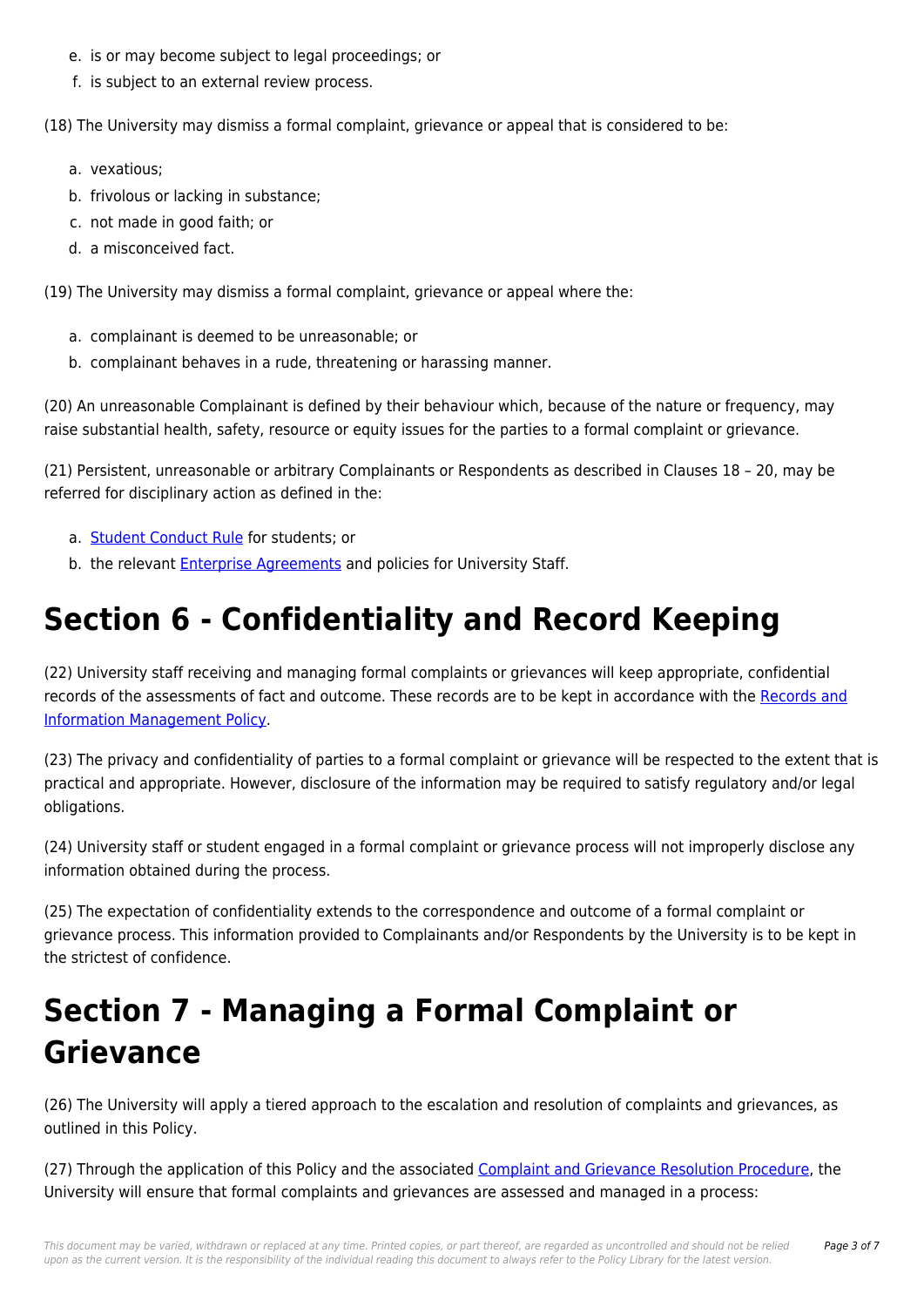- a. that supports procedural fairness and natural justice;
- b. that is transparent and provides all involved the opportunity to respond;
- c. that is timely and consistently communicated; and
- d. where outcomes are based on a fair and factual consideration.

(28) Timeframes for the assessment of a formal complaint, grievance or appeal outlined in the Procedure will be:

- a. extended on agreement between the Complaint Officer and the Complainant; and
- b. paused when additional information is requested by the Complaint Officer.

(29) The University will ensure that any potential, actual or perceived conflict of interest is addressed in the complaint management process.

(30) Formal complaints or grievances will not be dealt with under more than one internal process at the same time. Wherever possible, the issue(s) of the complaint will be dealt with in totality by the [Complaint and Grievance](https://policies.newcastle.edu.au/document/view-current.php?id=197) [Resolution Procedure](https://policies.newcastle.edu.au/document/view-current.php?id=197).

(31) If more than one formal complaint or grievance is received regarding the same issue or concern, the Complaints and Compliance Officer may choose to manage or assess the matters collectively or individually dependent on the nature of the issue or concern. If managed collectively outcomes may still vary.

(32) To the extent possible the University will take appropriate measures to ensure Complainants and Respondents do not suffer any victimisation or discrimination from raising a formal complaint or grievance.

(33) The University will maintain the enrolment of any student who is subject to a formal complaint, grievance or appeal process until the matter is resolved. In the case of international students, the University will not notify the Commonwealth Government of any change to the student's enrolment status through the Provider Registration and International Student Management System (PRISMS) until the process is concluded.

### **Formal complaint**

(34) A formal complaint is a moderate problem or concern raised by an individual who considers themselves wronged because of an action, decision or omission that relates to an aspect of the University experience.

(35) Complainants must complete a complaint form and lodge their complaint with the relevant College or Business Unit that have direct responsibility for the subject matter of the complaint.

(36) A formal complaint under this Policy may relate to, but is not limited to:

- a. the provision of inaccurate or misleading advice effecting academic progression;
- b. the improper application of University policy, process or procedure; or
- c. a negative impact from a University service provider.

(37) An assessment of fact will be undertaken for each formal complaint and will:

- a. address all relevant issues raised in the formal complaint or grievance;
- b. invite complainants, respondents and relevant stakeholders to respond;
- c. consider relevant documents;
- d. present a fair and balanced outcome and report; and
- e. ensure the outcome is evidence-based and defensible.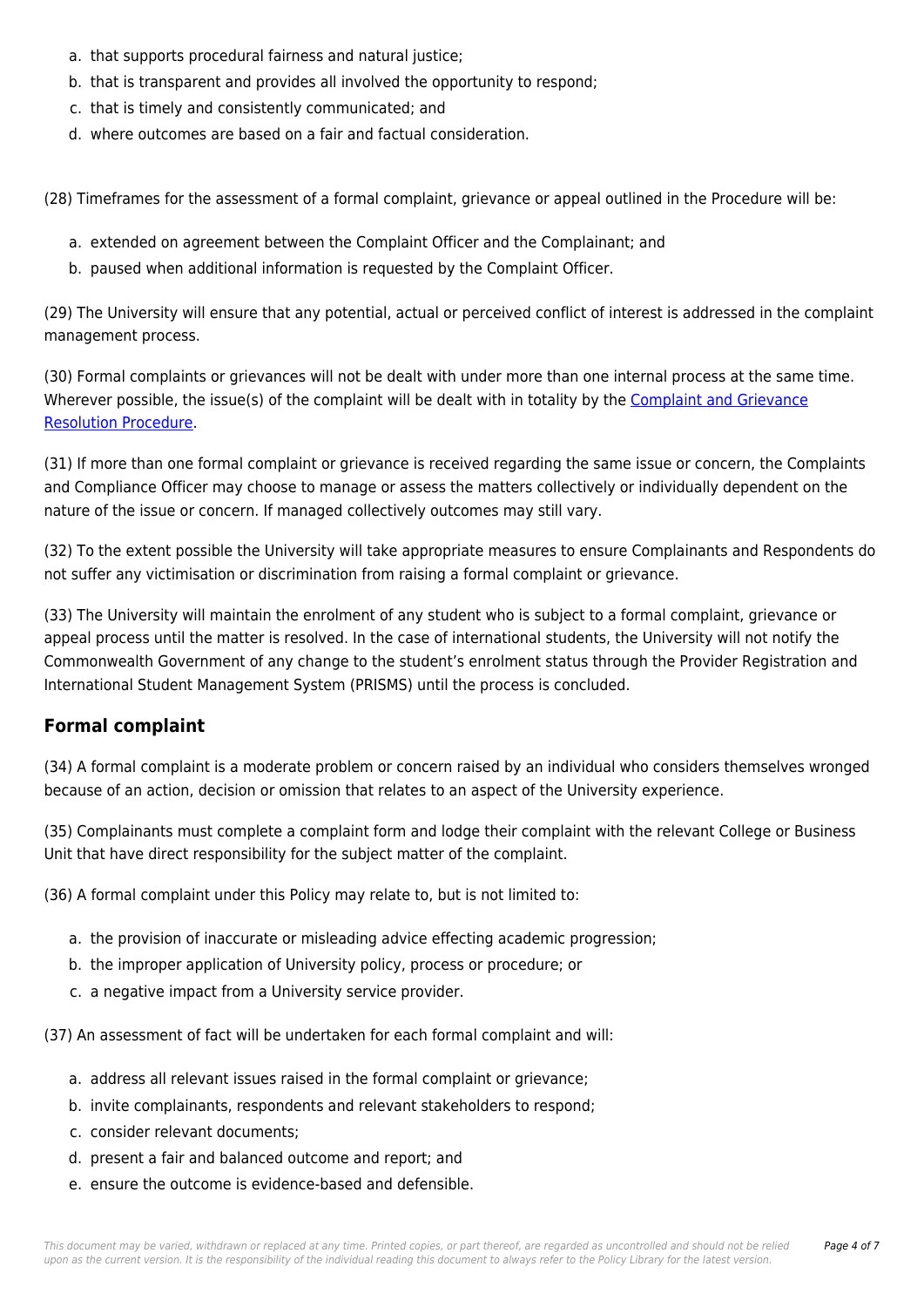(38) A formal complaint can be escalated to a grievance if:

- a. there is a conflict of interest with the Complaints Officer; or
- b. the Complaints Officer believes the complaint is of a serious nature, warranting the grievance process to be implemented.

#### **Grievance**

(39) A grievance is a serious matter of dispute or concern. This may include, but is not limited to:

- a. the improper use of University resources;
- b. the discriminatory or negligent application of a University policy, process or procedure; or
- c. incidents or behaviour that may be considered a breach of University policy, process or procedure, or a criminal offence.

(40) A Complainant is to lodge their grievance with Complaints (complaints@newcastle.edu.au) for evaluation and management by submitting a complaint form available on the University Complaint and Grievance webpage.

(41) All grievances under this policy will be managed by the Complaints and Compliance Officer.

(42) An assessment of fact undertaken to manage a grievance will be actioned in accordance with Clause 37 of this Policy.

### **Appeals**

(43) A Complainant may appeal a formal complaint or grievance process in which they were involved.

(44) An appeal will only be considered if the initial assessment of fact has been completed and an outcome advised.

(45) The University may consider appeals, within the appeal period, on the following grounds:

- a. inaccurate or incomplete application of a University policy or process;
- b. denial of procedural fairness; or
- c. additional information becomes available to the Complainant.

(46) The University will not consider an appeal if the reason for the appeal is solely based on dissatisfaction with the advised outcome.

#### **Appeal (Formal Complaint)**

(47) A Complainant has the right to appeal the formal complaint process. A Complainant is to lodge their appeal by submitting an appeal form, available on the University Complaint and Grievance webpage. This will be reviewed by the Senior Legal Counsel.

(48) The Senior Legal Counsel may at their discretion assign a Complaints Officer from within Legal & Compliance unit, another relevant business unit or an external party to conduct a review of the formal complaint process.

#### **Appeal (Grievance)**

(49) A Complainant has the right to appeal the grievance process conducted under this policy. A Complainant is to lodge their appeal by submitting a complaint form, available on the University Complaint and Grievance webpage. This will be reviewed by the Vice-Chancellor.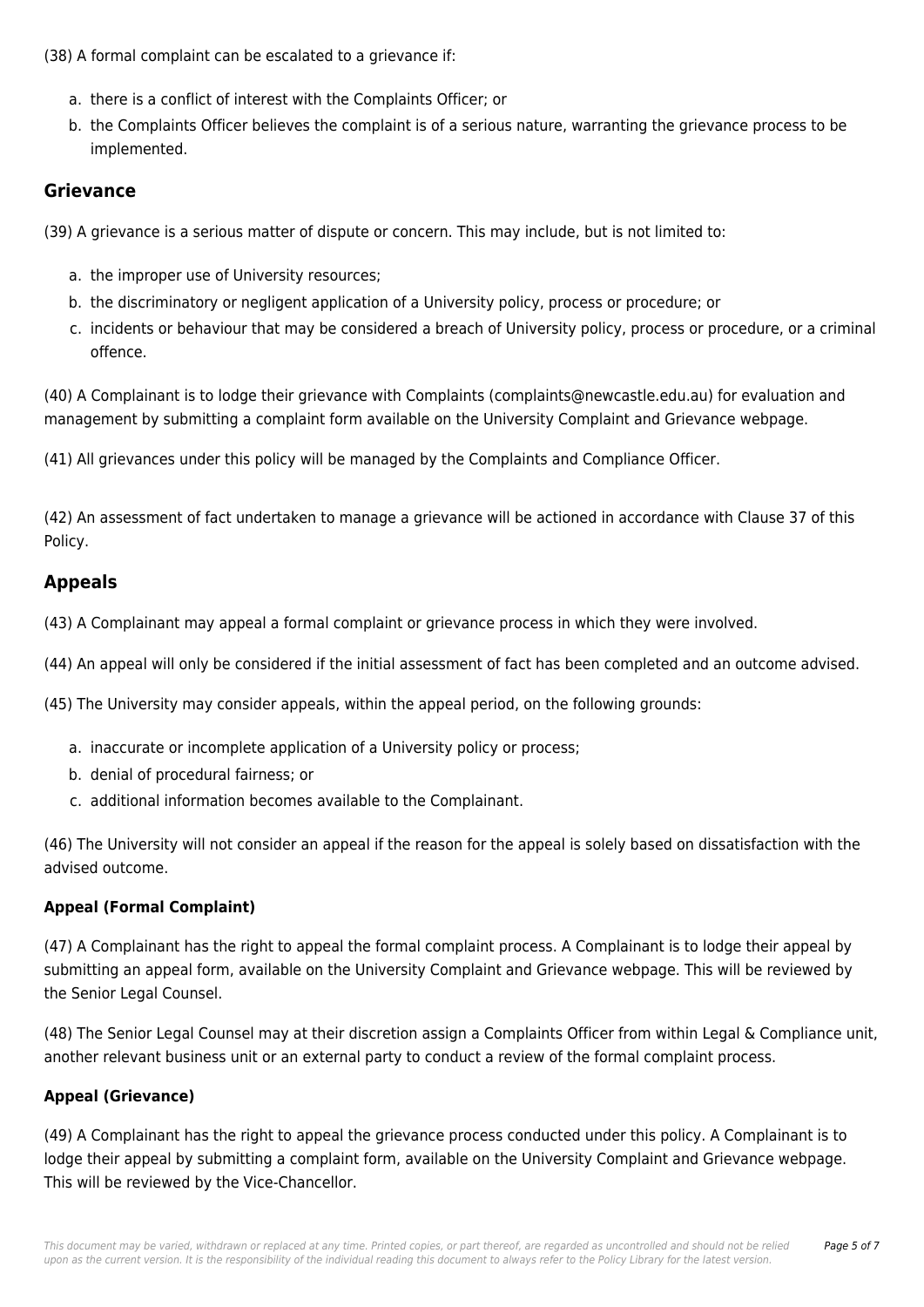(50) The Vice-Chancellor may at their discretion assign an appropriate officer to conduct a review of the grievance process undertaken.

### **External Review**

(51) If a Complainant is not satisfied with the outcome of a formal complaint, grievance and or appeal managed under the [Complaint and Grievance Resolution Procedure](https://policies.newcastle.edu.au/document/view-current.php?id=197), the individual may seek an external review by the [NSW](http://policies.newcastle.edu.au/download.php?id=40&version=2&associated) [Ombudsman](http://policies.newcastle.edu.au/download.php?id=40&version=2&associated) or other relevant review body.

(52) In the event an external review is sought, the University will cease any process relating to the subject matter of the external review including communication with the Complainant.

# **Section 8 - University Regulatory and Compliance Requirements**

(53) This Complaint and Grievance Policy and the [Complaint and Grievance Resolution Procedure](https://policies.newcastle.edu.au/document/view-current.php?id=197) have been developed in accordance with the *[University of Newcastle Act 1989 \(NSW\)](https://policies.newcastle.edu.au/directory-summary.php?legislation=17)* and supports compliance with the:

- a. [Educational Services for Overseas Students Act 2000 \(Cth\);](https://policies.newcastle.edu.au/directory-summary.php?legislation=12)
- b. [National Code of Practice for Providers of Educations and Training to Overseas Students 2018](https://policies.newcastle.edu.au/directory-summary.php?code=2); and
- c. [High Education Support Act 2003 \(Cth\).](https://policies.newcastle.edu.au/directory-summary.php?legislation=38)